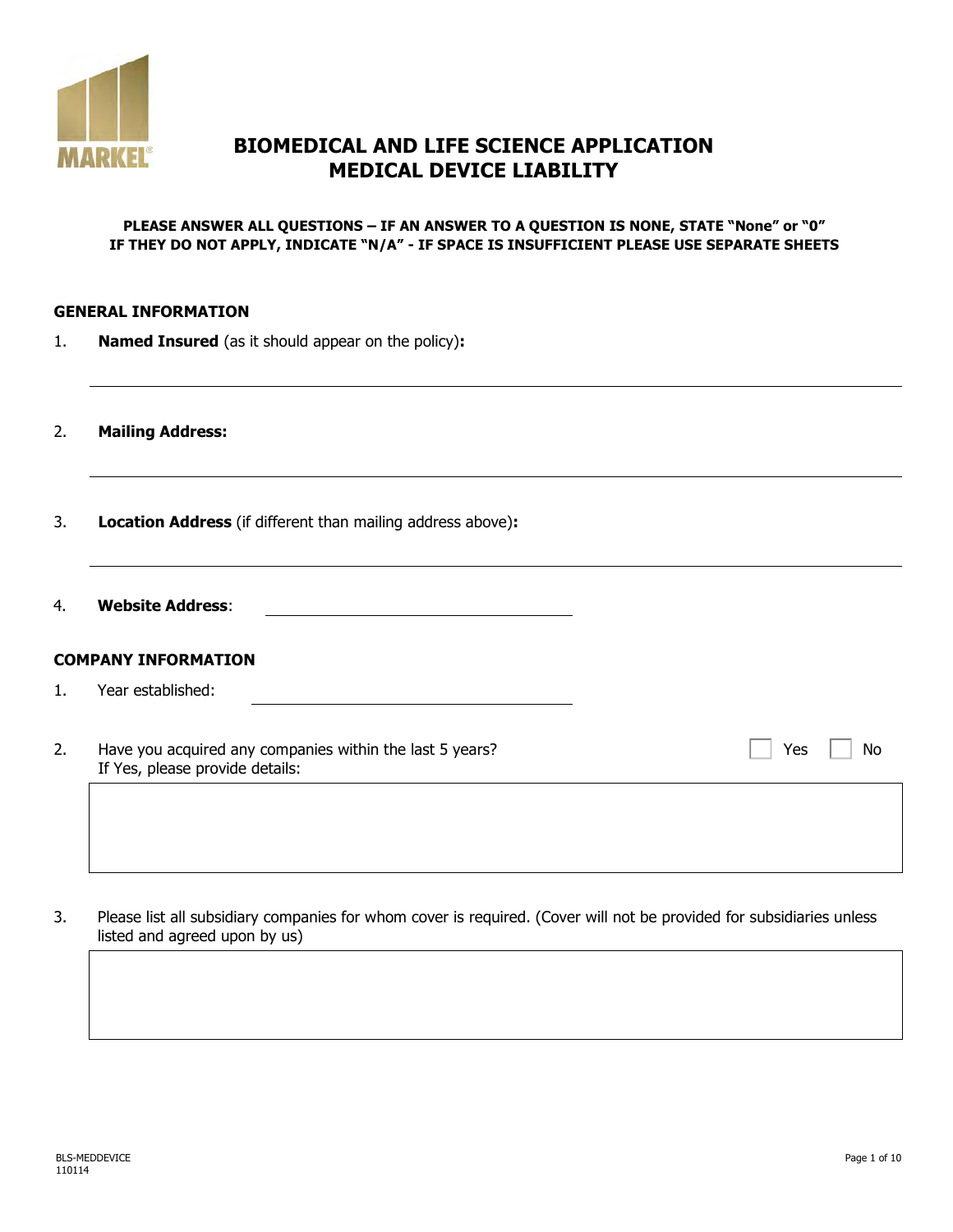| 4. | Are you a subsidiary of another company?<br>If Yes, please provide details:    | No<br>Yes |
|----|--------------------------------------------------------------------------------|-----------|
| 5. | Have you every operated under another name?<br>If Yes, please provide details: | Yes<br>No |
| 6. | Describe your business activities:                                             |           |

## 7. Please provide a breakdown of your gross revenue by country (DOLLAR AMOUNT):

|                      | <b>Country</b> | <b>Previous 12 months</b> | Anticipated for the next<br>12 months |
|----------------------|----------------|---------------------------|---------------------------------------|
| Canada               |                |                           |                                       |
| <b>United States</b> |                |                           |                                       |
| Other; please list:  |                |                           |                                       |
|                      |                |                           |                                       |

8. Please provide a breakdown of your business activities:

| <b>Business Activity</b>                 | % of Total Revenue |
|------------------------------------------|--------------------|
| Manufacture/sale of proprietary products |                    |
| Contract manufacture (for others)        |                    |
| Wholesale distribution                   |                    |
| Retail                                   |                    |
| Research (for others)                    |                    |
| Other; please specify                    |                    |
|                                          |                    |

## 9. Please list your 3 largest customers:

| Size of Contract<br>Customer |  | Length of Contract | Type of Product/Service |
|------------------------------|--|--------------------|-------------------------|
|                              |  |                    |                         |
|                              |  |                    |                         |
|                              |  |                    |                         |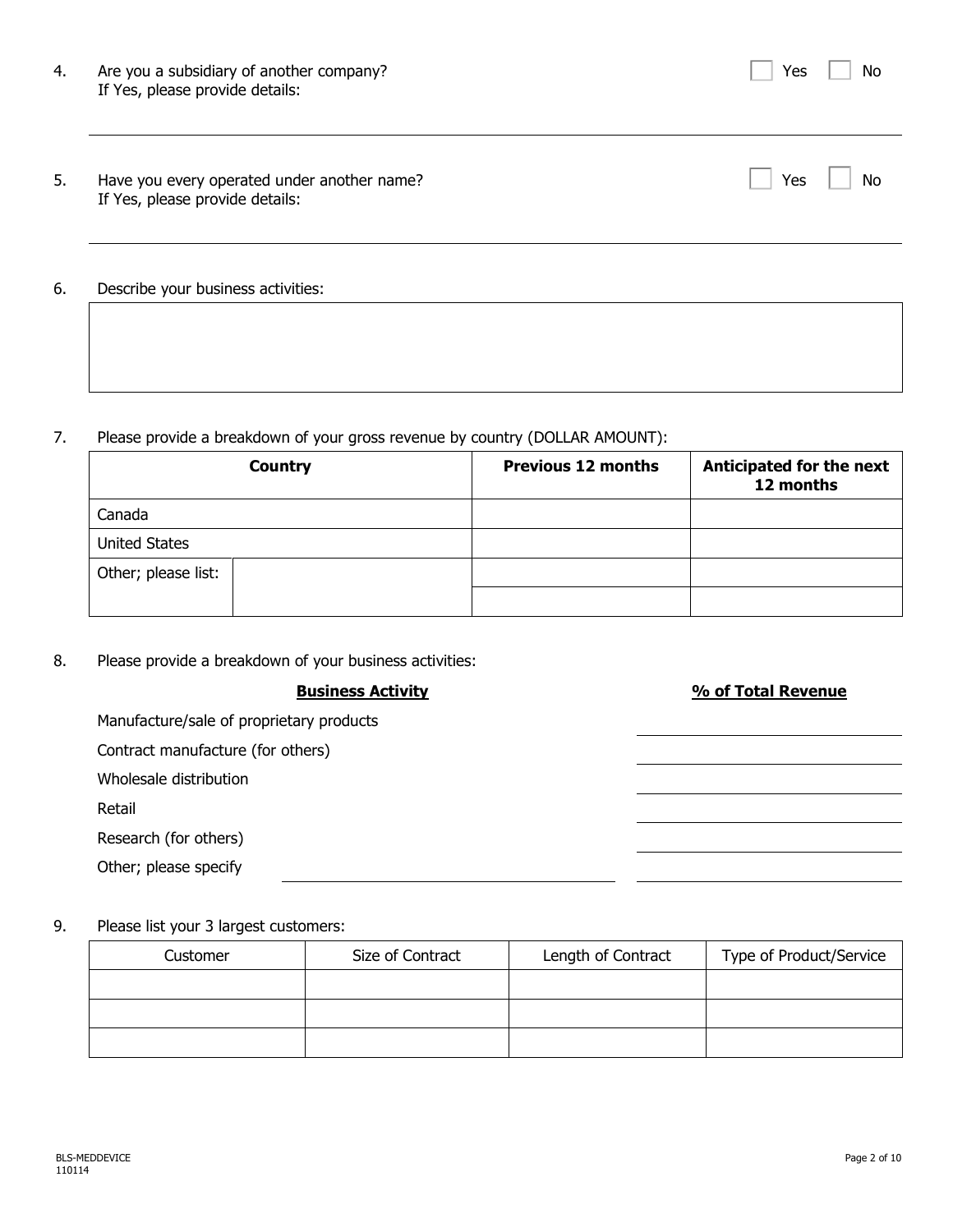### **PRODUCT INFORMATION**

1. Please provide a breakdown of your Products:

|                                     | <b>Type</b>               | % of Total Revenue                                                      |
|-------------------------------------|---------------------------|-------------------------------------------------------------------------|
| Class I                             |                           |                                                                         |
| Class II                            |                           |                                                                         |
| Class III                           |                           |                                                                         |
| Class IV                            |                           |                                                                         |
| Custom made device                  |                           |                                                                         |
| Laboratory Equipment                |                           |                                                                         |
| Other; please specify:              |                           |                                                                         |
| <b>Specific products</b>            |                           |                                                                         |
|                                     |                           |                                                                         |
| • Infusion systems and pumps        | • Mercury                 | • Silicone (only when used as part of an<br>implantable medical device) |
| • Latex Gloves                      | • Metal-on-Metal implants |                                                                         |
|                                     |                           |                                                                         |
| <b>Specified product categories</b> |                           |                                                                         |

- 
- Nanotechnology **•** Surgical mesh used in urogynecology
- b) If you answered Yes to question 2. a), please provide full details including dates, source, where sold and sales generated: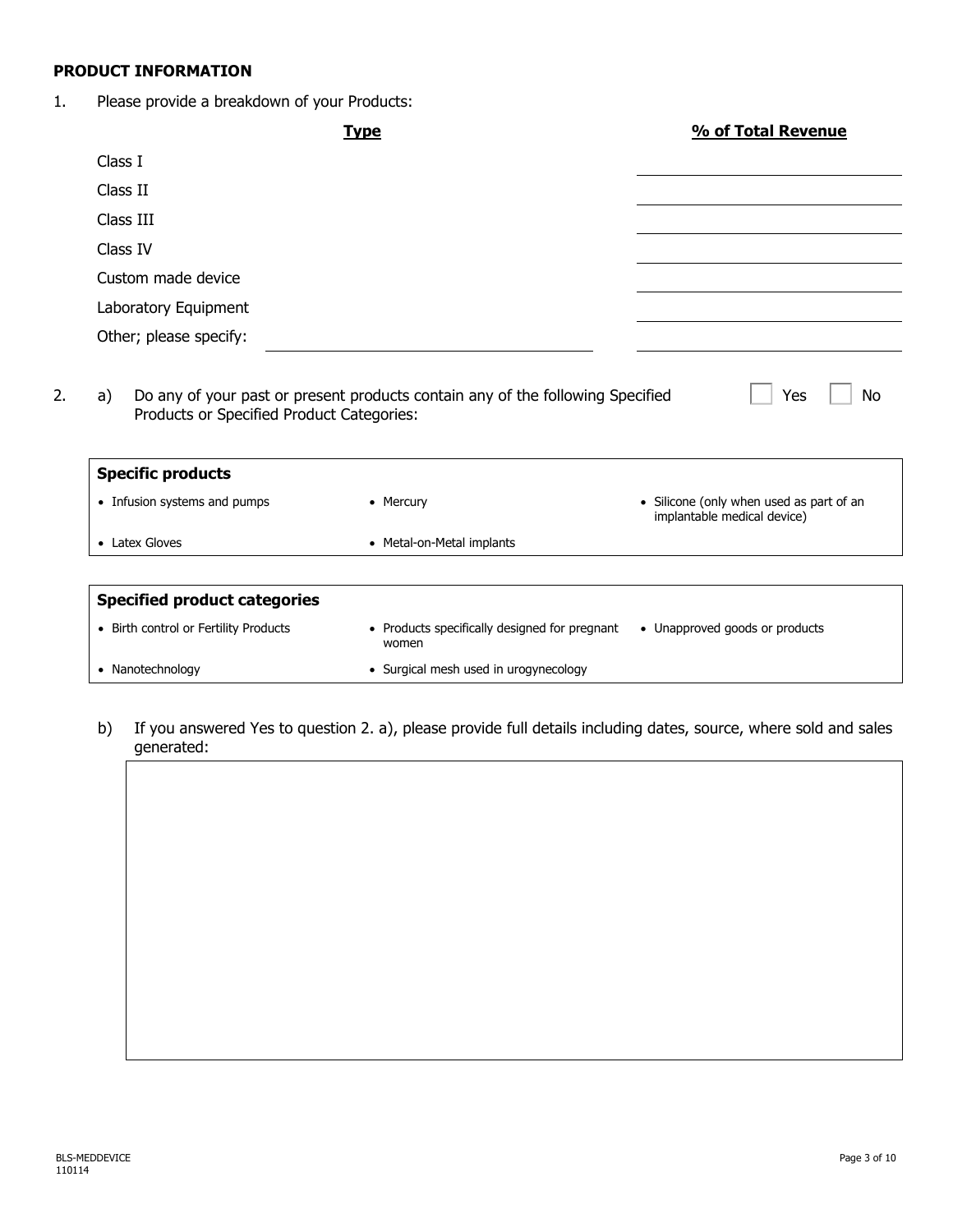| Have any of your products been subject to a medical device adverse incident?<br>If Yes, please provide details:                                                | Yes |  |
|----------------------------------------------------------------------------------------------------------------------------------------------------------------|-----|--|
|                                                                                                                                                                |     |  |
| Do you contract out product development, manufacturing, sales or distribution services?<br>If Yes, please provide details:                                     | Yes |  |
|                                                                                                                                                                |     |  |
| Are any of your products sold under other's labels or as components of other's products?<br>If Yes, please provide details:                                    | Yes |  |
|                                                                                                                                                                |     |  |
| Are any of your components imported?<br>If Yes, please provide details:                                                                                        | Yes |  |
|                                                                                                                                                                |     |  |
| Are any of your products required to be sold sterile?<br>If Yes, please indicate if your company or a third party (please identify) sterilizes the<br>product: | Yes |  |
|                                                                                                                                                                |     |  |
| Do you provide training on the use and/or maintenance of your products?                                                                                        | Yes |  |

If No, please provide details:

 $\Gamma$ 

Yes  $\boxed{\phantom{1}}$  No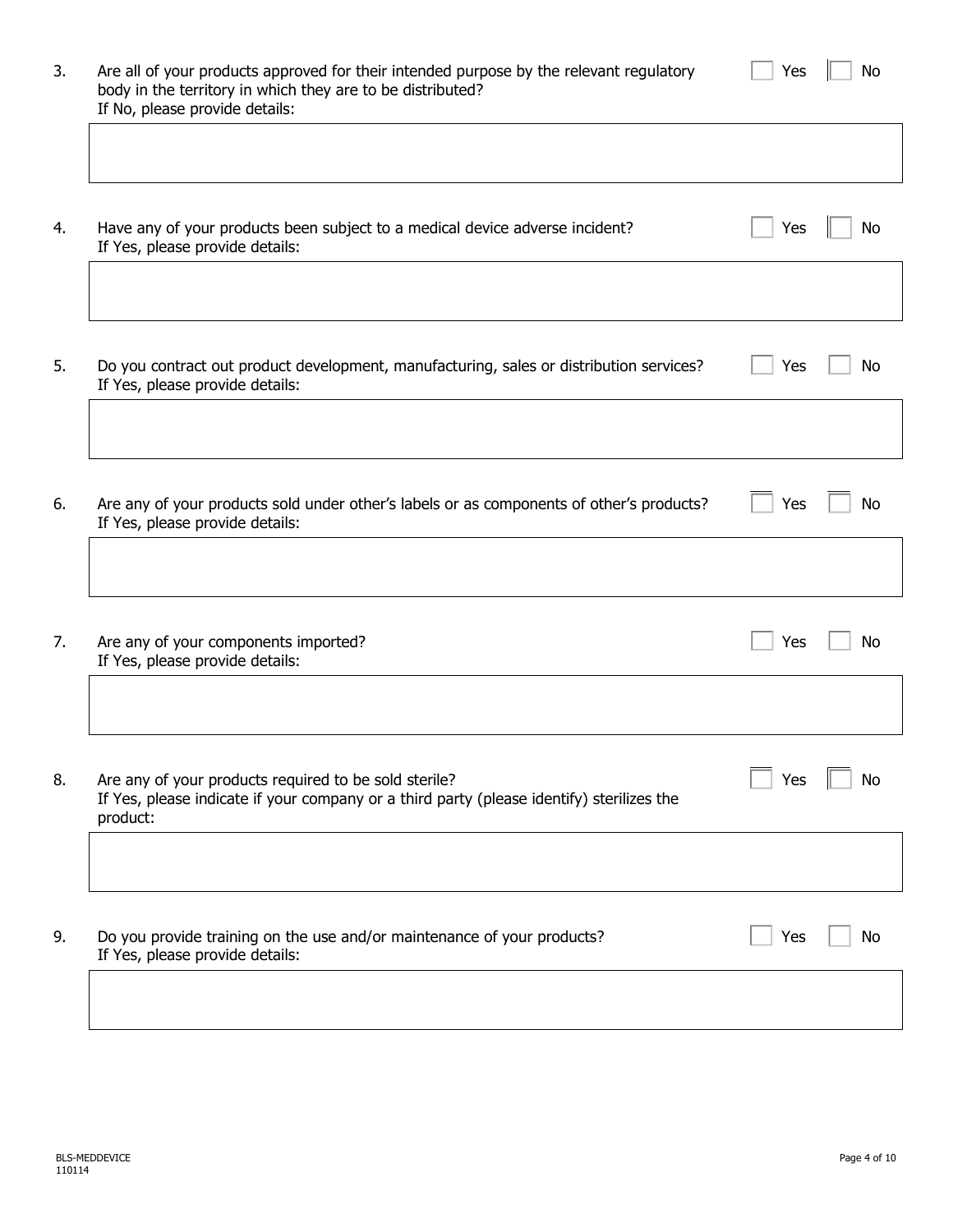| 10. | Do you provide maintenance and repair services?<br>If Yes, please provide details:                                                                                                          | Yes | No |
|-----|---------------------------------------------------------------------------------------------------------------------------------------------------------------------------------------------|-----|----|
|     |                                                                                                                                                                                             |     |    |
| 11. | Do you sell your products or services via the internet?                                                                                                                                     | Yes | No |
|     | If Yes, has the website content been reviewed by legal counsel?                                                                                                                             | Yes | No |
| 12. | Do you plan to introduce any new products or services within the next 12 months?<br>If Yes, please provide details:                                                                         | Yes | No |
|     |                                                                                                                                                                                             |     |    |
|     | <b>REGULATORY AND COMPLIANCE INFORMATION</b>                                                                                                                                                |     |    |
| 1.  | To the best of your knowledge are you currently in compliance with all applicable<br>government regulations?<br>If No, please explain:                                                      | Yes | No |
| 2.  | Have any of your products been subject to an inquiry or been investigated by any<br>regulatory authority?<br>If Yes, please provide details:                                                | Yes | No |
| 3.  | Have any of your products been recalled, withdrawn or discontinued due to a safety or<br>performance reason; initiated by you or a regulatory authority?<br>If Yes, please provide details: | Yes | No |
| 4.  | Have all your manufacturing locations been inspected by the relevant regulatory<br>authority?<br>If Yes, when was the date of the last inspection?                                          | Yes | No |

÷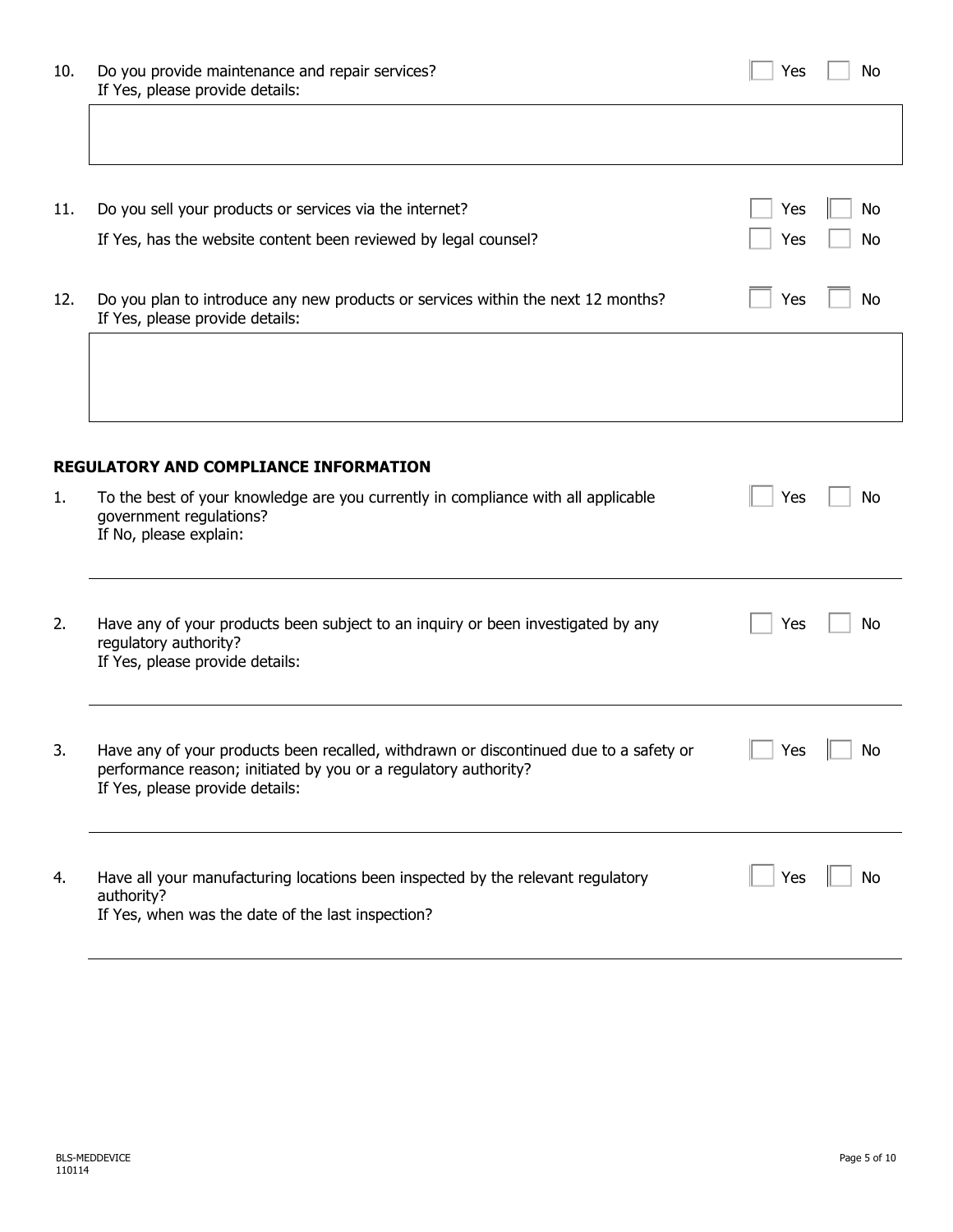| Yes | N٥ |
|-----|----|
|     |    |

| 5. | Has your manufacturing license ever been withdrawn? |
|----|-----------------------------------------------------|
|    | If Yes, please provide details:                     |

|         | <b>RISK MANAGEMENT INFORMATION</b><br>Do you have a formal quality control program in place?<br>If Yes, when was it last updated? |     |    |    |                            | Yes | No |
|---------|-----------------------------------------------------------------------------------------------------------------------------------|-----|----|----|----------------------------|-----|----|
|         | Do you have a formal recall plan in place?<br>If Yes, when was it last updated?                                                   |     |    |    |                            | Yes | No |
| If Yes: | Do you have a system for documenting incident reports and/or complaints?                                                          |     |    |    |                            | Yes | No |
| a)      | Who is responsible for recording and handling complaints?                                                                         |     |    |    |                            |     |    |
| b)      | How long are records retained?                                                                                                    |     |    |    |                            |     |    |
|         | Do you maintain samples of your products?<br>If Yes, how long are they retained?                                                  |     |    |    |                            | Yes | No |
|         | Do you follow Good Manufacturing Practices (GMP)?                                                                                 |     |    |    |                            | Yes | No |
|         | Are you ISO registered?                                                                                                           |     |    |    |                            | Yes | No |
|         | Are all contracts reviewed by legal counsel concerning the following:                                                             |     |    |    |                            |     |    |
| a)      | Contractual Liability                                                                                                             | Yes | No | e) | <b>Instruction Manuals</b> | Yes |    |
| b)      | Product Labeling                                                                                                                  | Yes | No | f) | Copyright                  | Yes |    |
| c)      | <b>Product Guarantees</b>                                                                                                         | Yes | No | g) | Trademark                  | Yes |    |
| d)      | <b>Promotional Materials</b>                                                                                                      | Yes | No | h) | Registered Design          | Yes |    |
|         | For all products which you are a distributor:                                                                                     |     |    |    |                            |     |    |
| a)      | Do you receive a certificate of products liability insurance from the manufacturer?                                               |     |    |    |                            | Yes | No |
| b)      | Are you added to the manufacturer's policy as an additional insured?                                                              |     |    |    | Yes                        | No  |    |
| c)      | Do you retain right of recourse against the manufacturer?                                                                         |     |    |    |                            | Yes | No |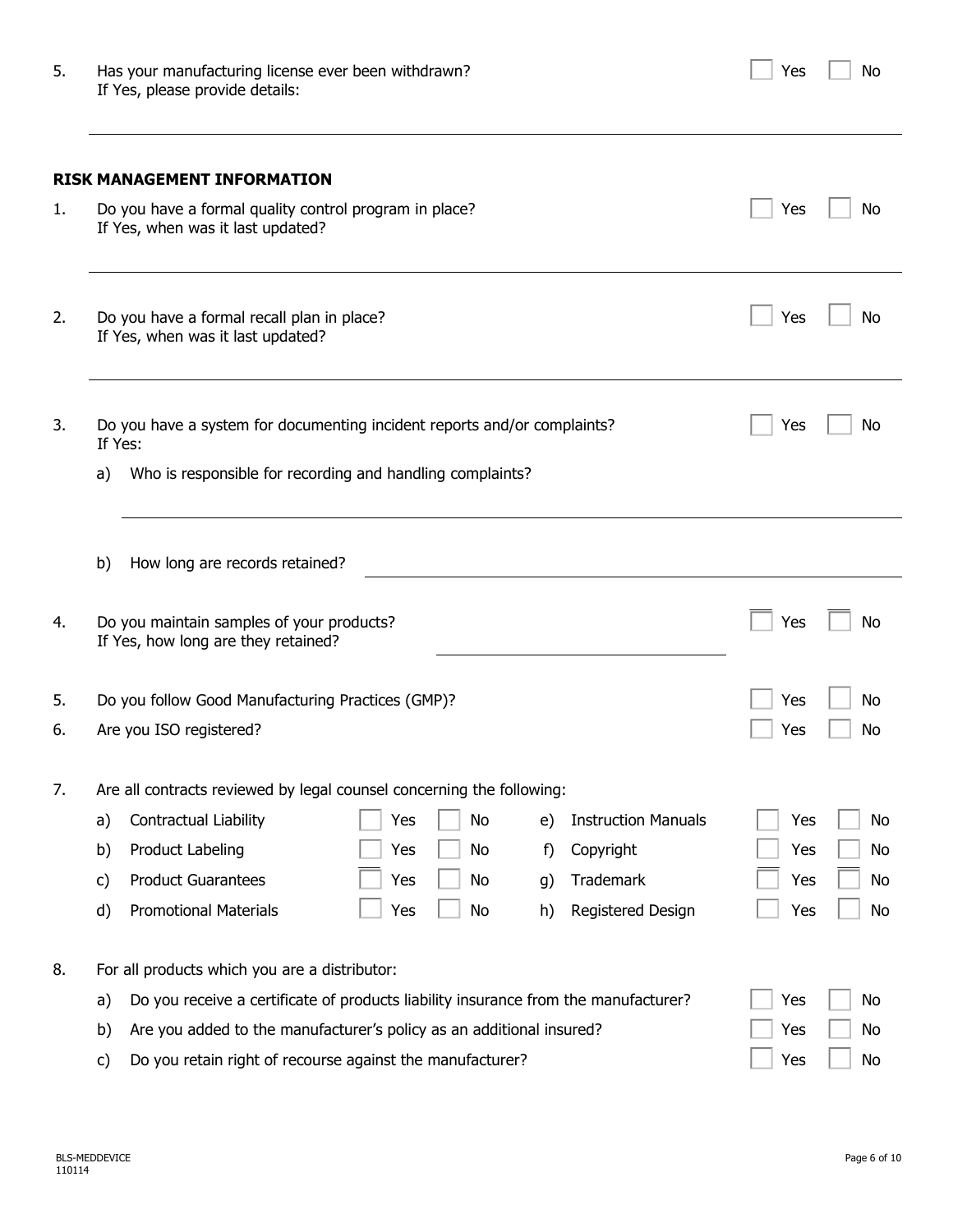| Do you require certificates of insurance from all suppliers and sub-contractors? |
|----------------------------------------------------------------------------------|
| If No, explain:                                                                  |

Yes  $\Box$  No

#### **PREMISES INFORMATION**

| 1. | Do you store any hazardous substances on your premises?                                                              | No<br>Yes |
|----|----------------------------------------------------------------------------------------------------------------------|-----------|
|    | If Yes, are you in compliance with all applicable laws regarding hazardous materials<br>a)<br>handling and disposal? | Yes<br>No |
|    | b)<br>Have you ever had a biohazard release?                                                                         | Yes<br>No |
| 2. | Do you have any laboratory animals on your premises?<br>If Yes:                                                      | Yes<br>No |
|    | Identify type of animal(s):<br>a)                                                                                    |           |
|    | Number of animals:<br>b)                                                                                             |           |
|    | Their intended purpose:<br>C)                                                                                        |           |

### **CLINICAL TRIAL (complete only if coverage is required)**

Please attach the following for each clinical trial to be covered:

• Protocol (if final version is not available please submit Draft or Synopsis)

|    |    | <b>Informed Consent Form</b><br>$\bullet$                                                     |     |     |
|----|----|-----------------------------------------------------------------------------------------------|-----|-----|
| 1. |    | Do you conduct Phase 1 and/or Planned Emergency Use Trials?                                   | Yes | No. |
| 2. |    | Do you require cover for a research subject who is:                                           |     |     |
|    | a) | Pregnant at the time of or during the course of the clinical trial or pre-trial<br>assessment | Yes | No. |
|    | b) | Under the age of 18 years at the time of the clinical trial or pre-trial<br>assessment        | Yes | No. |
|    | C) | Incapable of giving their legal consent to participate in the clinical trial                  | Yes | No. |
|    | d) | A prisoner                                                                                    | Yes | No. |
|    | e) | An employee of yours or of the investigator                                                   | Yes | No. |

3. Please provide details of trials performed in the last 12 months:

| Date<br>Commenced | Date<br>Completed | Protocol<br>Number | Phase | Indication | No. of<br>Subjects | Country |
|-------------------|-------------------|--------------------|-------|------------|--------------------|---------|
|                   |                   |                    |       |            |                    |         |
|                   |                   |                    |       |            |                    |         |
|                   |                   |                    |       |            |                    |         |
|                   |                   |                    |       |            |                    |         |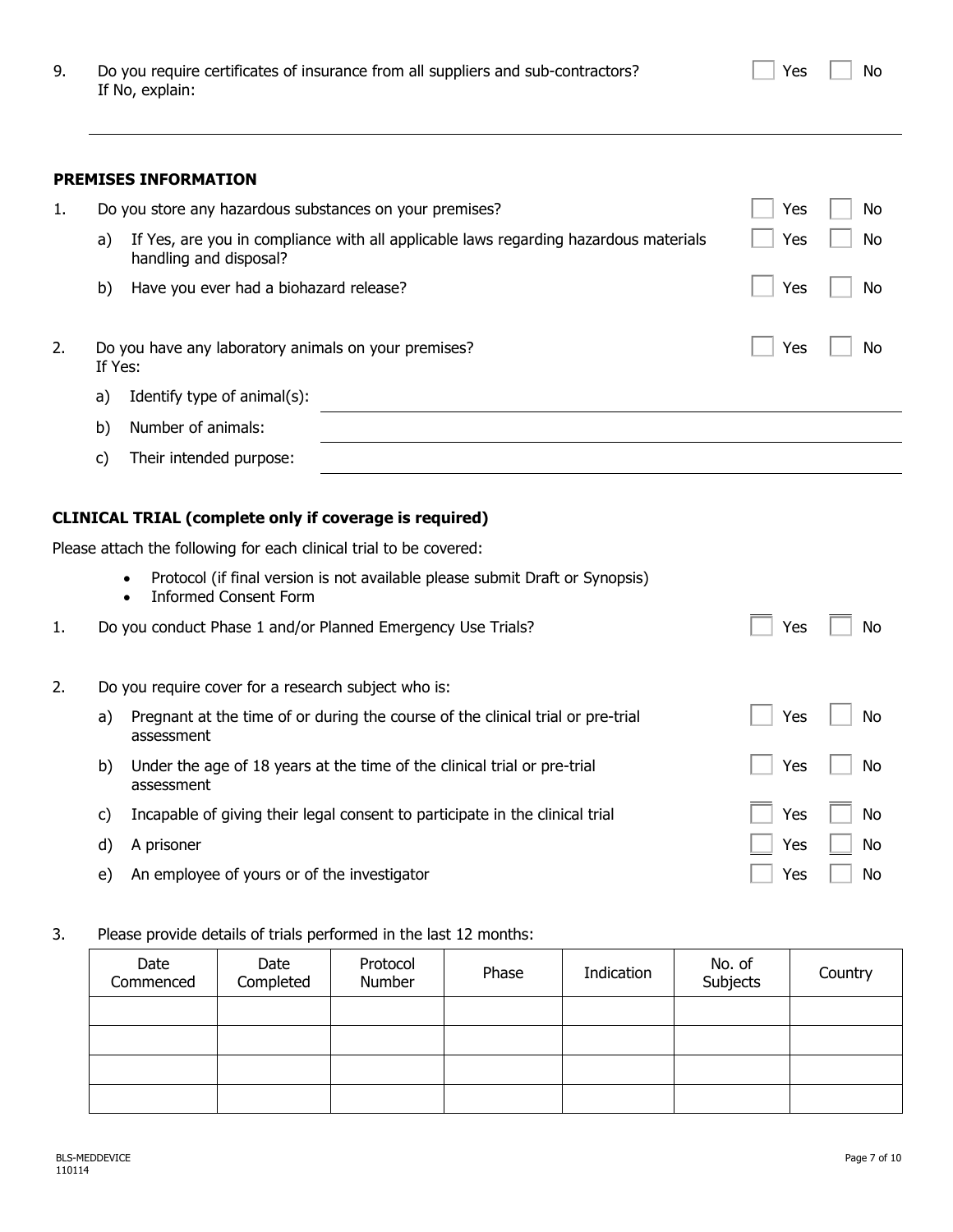## 4. Please provide details of active & anticipated trials for the next 12 months

| Date<br>Commenced | Expected<br>Completion<br>Date | Protocol<br>Number | Phase | Indication | No. of Subjects |          | Country |
|-------------------|--------------------------------|--------------------|-------|------------|-----------------|----------|---------|
|                   |                                |                    |       |            | Estimated       | Enrolled |         |
|                   |                                |                    |       |            |                 |          |         |
|                   |                                |                    |       |            |                 |          |         |
|                   |                                |                    |       |            |                 |          |         |
|                   |                                |                    |       |            |                 |          |         |

| 5.                        | Are all of your clinical trials approved by the appropriate regulatory authorities?                                                                | Yes                       | No        |  |  |  |  |
|---------------------------|----------------------------------------------------------------------------------------------------------------------------------------------------|---------------------------|-----------|--|--|--|--|
| 6.                        | Are all trial subjects required to sign an informed consent form?                                                                                  | Yes                       | No        |  |  |  |  |
| 7.                        | Do you require all informed consent documents be readable at a Grade 8 level or below?                                                             | Yes                       | <b>No</b> |  |  |  |  |
| 8.                        | Have you discontinued any clinical trial over concerns about the potential health risks to<br>trial subjects?<br>If Yes, please provide details:   | Yes                       | No        |  |  |  |  |
| 9.                        | Have any of your clinical trials been suspended or cancelled by Health Canada or<br>equivalent local authority?<br>If Yes, please provide details: | Yes                       | No        |  |  |  |  |
| 10.                       | Do any of your researchers own more than 15% stock in the Company?                                                                                 | Yes                       | No        |  |  |  |  |
|                           | <b>COVERAGE REQUIREMENTS</b>                                                                                                                       |                           |           |  |  |  |  |
|                           | What type of coverage and limit of liability are you seeking?                                                                                      |                           |           |  |  |  |  |
|                           | <b>Type of Coverage</b>                                                                                                                            | <b>Limit of Liability</b> |           |  |  |  |  |
|                           | General Liability:                                                                                                                                 |                           |           |  |  |  |  |
| Products Liability:       |                                                                                                                                                    |                           |           |  |  |  |  |
| Clinical Trial Liability: |                                                                                                                                                    |                           |           |  |  |  |  |
|                           | Errors & Omissions Liability:                                                                                                                      |                           |           |  |  |  |  |
|                           | Other, please specify:                                                                                                                             |                           |           |  |  |  |  |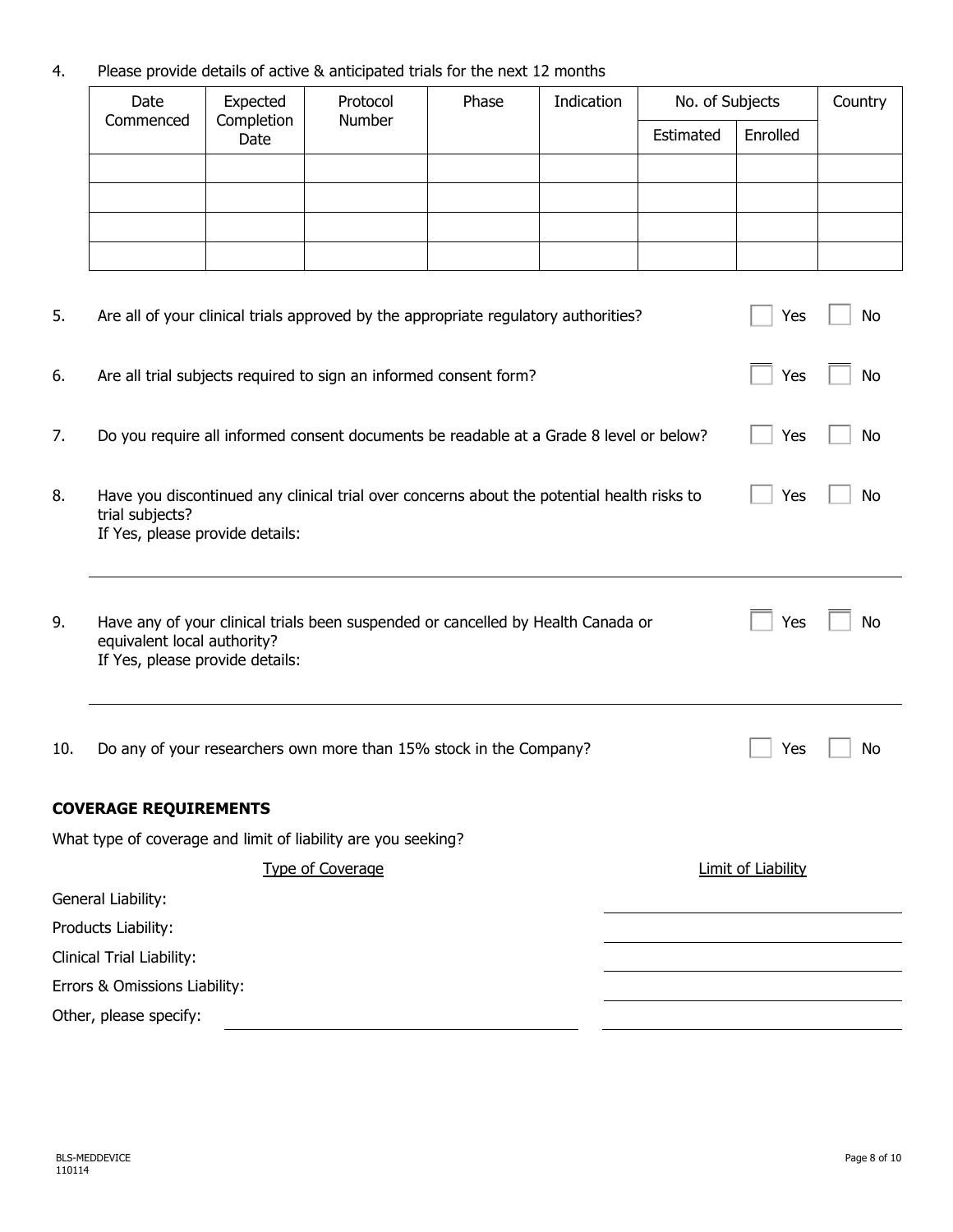#### **LOSS INFORMATION**

| 1. | Has your Company ever had a written demand or civil proceeding for damages made<br>against them?<br>If Yes, please provide the following details on a separate sheet:                                                            | No<br>Yes |
|----|----------------------------------------------------------------------------------------------------------------------------------------------------------------------------------------------------------------------------------|-----------|
|    | Date of claim<br>$\bullet$<br>Claimant's name<br>$\bullet$<br>Nature of claim<br>$\bullet$<br>Amount of indemnity payment and amount of defense costs<br>$\bullet$<br>Final dispositions or current status of claim<br>$\bullet$ |           |
| 2. | Are you aware of any circumstances that might give risk to a claim?<br>If Yes, please provide details:                                                                                                                           | Yes<br>No |
|    |                                                                                                                                                                                                                                  |           |

#### **INSURANCE HISTORY**

1. Is your Company currently insured? If Yes, please complete the table below for the past 3 years:

| Insurance<br>Company | Policy Period | Limit of<br>Liability | Deductible | Retroactive<br>Date | Coverage Type | Premium |
|----------------------|---------------|-----------------------|------------|---------------------|---------------|---------|
|                      |               |                       |            |                     |               |         |
|                      |               |                       |            |                     |               |         |
|                      |               |                       |            |                     |               |         |
|                      |               |                       |            |                     |               |         |
|                      |               |                       |            |                     |               |         |
|                      |               |                       |            |                     |               |         |

- 2. Has any insurance company ever:
	- a) Declined you application for insurance? No was also seen to the set of the set of the No was not the No was
	- b) Refused to renew any insurance policy? No was also asset of the No was not all the No was No Wes No Wes No Wes No Wes No Wes No Wes No Wes No Wes No Wes No Wes No Wes No Wes No Wes No Wes No Wes No Wes No Wes No Wes No
	- c) Cancelled any insurance policy?

Please include the following with the application:

- Current product list
- Advertisements, brochures, descriptive literature
- Sample Service Contracts & Indemnification Agreements
- Clinical Trial Protocols and Patient Informed Consent Forms (if applicable)
- Senior staff curriculum vitae

 $Yes \mid No$